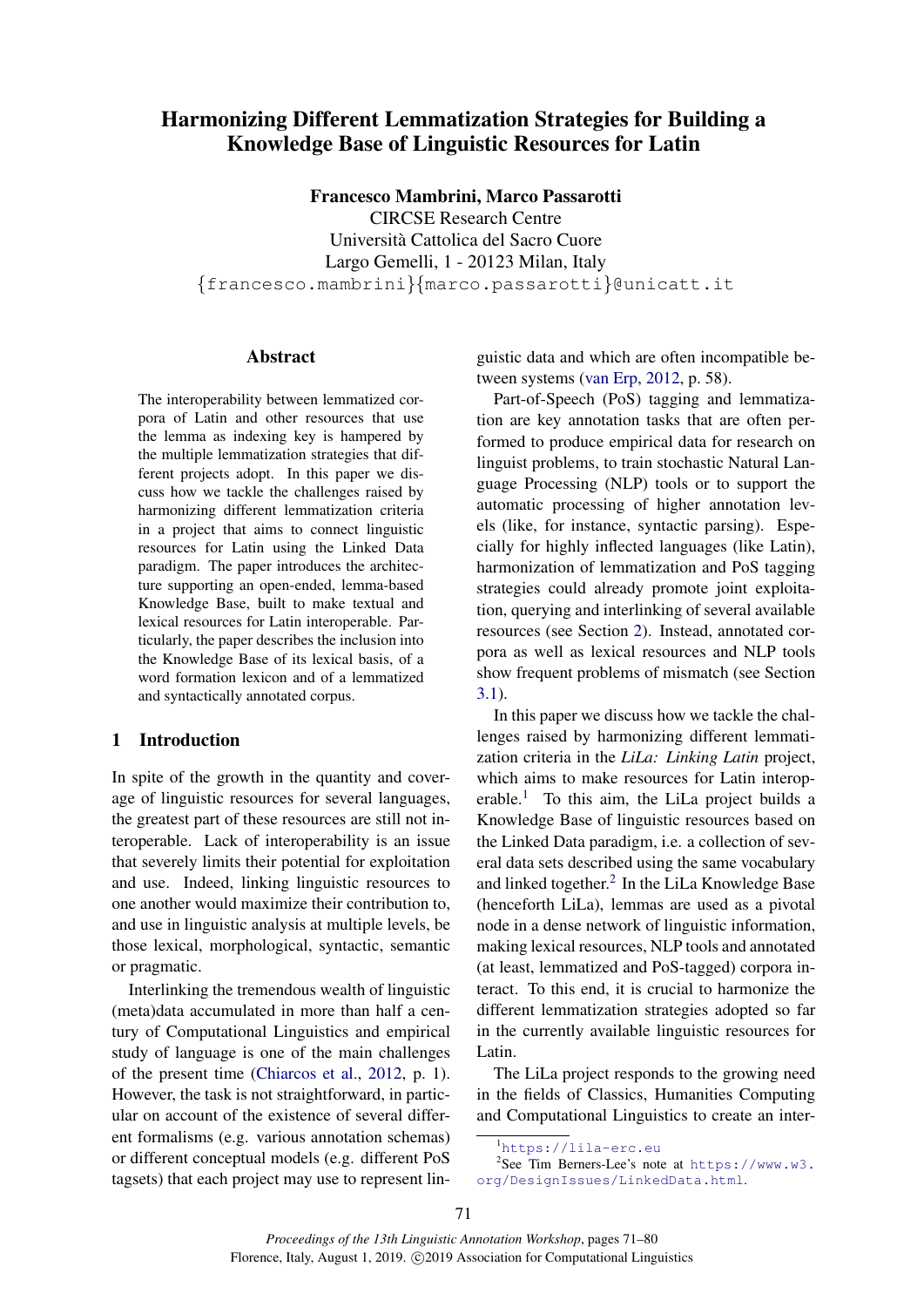operable ecosystem of resources and NLP tools for Latin. In particular, the work of harmonization of lemmatizations for Latin is motivated by two main reasons that make Latin an optimal use case: (a) the diachrony and diversity of the language present complex challenges for NLP, especially with regard to the portability of the tools across different eras, genres and domains; (b) an interconnected network of the numerous linguistic resources currently available for Latin would greatly support a large and diverse community made of historians, philologists, archaeologists and literary scholars, whose research work is strictly bound to the empirical evidence provided (also) by textual data.

This paper discusses the results of a first attempt to: (a) create and organize a collection of lemmas that would serve as a "hub" point for different resources; (b) link one annotated corpus of Latin texts to it, by solving the different harmonization problems. After providing a brief summary of the linguistic resources currently available for Latin (Section [2\)](#page-1-0), we describe the LiLa Knowledge Base, particularly discussing the harmonization process of the different annotation strategies concerning lemmatization for Latin (Section [3\)](#page-2-1). The inclusion into the Knowledge Base of its fundamental lexical basis, of a word formation lexicon and of a syntactically annotated corpus (a dependency treebank) is described and evaluated in Section [4.](#page-4-0) Finally, Section [5](#page-7-0) discusses a number of open challenges to be addressed by the LiLa project in the near future.

### <span id="page-1-0"></span>2 Linguistic Resources for Latin

A huge amount of Latin texts is currently available in digital format. Among the most prominent providers and collections of digital texts in Latin are the *Perseus Digital Library* at Tufts University in Boston, MA,<sup>[3](#page-1-1)</sup> the *Open Greek and Latin* project in Leipzig, Germany,<sup>[4](#page-1-2)</sup> the *Laboratoire d'Analyse Statistique des Langues Anciennes* (LASLA) in Liège, Belgium,<sup>[5](#page-1-3)</sup> the *Patrologia Latina* database,<sup>[6](#page-1-4)</sup> the digital archive of Latin poetry *Musisque Deoque*, [7](#page-1-5) the collection of Medieval Italian Latinity *ALIM*, [8](#page-1-6) and the *Monumenta Germaniae Histor-* *ica*. [9](#page-1-7)

Despite such a large availability, only a few Latin texts are currently enhanced with linguistic annotation, while most of them still lack any linguistic tagging at all. In particular, three treebanks are currently available for Latin, all featuring also a version included in the *Universal Dependencies* (UD) collection.<sup>[10](#page-1-8)</sup> These are the *Index Thomisticus* Treebank (IT-TB) [\(Passarotti,](#page-9-0) [2009\)](#page-9-0), based on the works of Thomas Aquinas, the *Latin Dependency Treebank* (LDT) [\(Bamman and](#page-8-2) [Crane,](#page-8-2) [2011\)](#page-8-2), including texts of the Classical era, and the PROIEL corpus (*Pragmatic Resources in Old Indo-European Languages*), which features the syntactic annotation of the oldest extant versions of the New Testament in Indo-European languages and Latin texts of both the Classical and Late eras [\(Haug and Jøhndal,](#page-8-3) [2008\)](#page-8-3). The size of these treebanks is presently around 350,000 annotated words for the IT-TB, 55,000 for the LDT and 200,000 for the Latin section of the PROIEL corpus.

In regards to Latin digital lexical resources, many Latin dictionaries and lexica are today available in digital format. Some of the most important are the Lewis-Short dictionary available at Perseus, the *Thesaurus Linguae Latinae* by the Bayerische Akademie der Wissenschaften in Munich,[11](#page-1-9) and the *Neulateinische Wortliste* by Johann Ramminger.[12](#page-1-10)

The availability of Latin treebanks made it possible to induce subcategorization lexica from the IT-TB (*IT-VaLex*) [\(McGillivray and Passarotti,](#page-9-1) [2009\)](#page-9-1) and from the LDT (*VaLex*) [\(McGillivray,](#page-9-2) [2013\)](#page-9-2). *Latin Vallex* is a recently created lexical resource for Latin consisting in a semantic-based valency lexicon built in conjunction with the semantic and pragmatic annotation of the IT-TB and the LDT [\(Passarotti et al.,](#page-9-3) [2016\)](#page-9-3). Presently, *Latin Vallex* includes around 1,350 lexical entries.

The *Latin WordNet* (LWN) [\(Minozzi,](#page-9-4) [2010\)](#page-9-4) was built in the context of the *MultiWordNet* project [\(Pianta et al.,](#page-9-5) [2002\)](#page-9-5), whose aim was to build a number of semantic networks for specific languages aligned with the synsets of the Princeton WordNet (PWN) [\(Fellbaum,](#page-8-4) [2012\)](#page-8-4). The language-specific synsets were built by importing

<span id="page-1-2"></span><span id="page-1-1"></span><sup>3</sup><http://www.perseus.tufts.edu/hopper/> <sup>4</sup>[https://www.dh.uni-leipzig.de/wo/](https://www.dh.uni-leipzig.de/wo/projects/open-greek-and-latin-project/)

[projects/open-greek-and-latin-project/](https://www.dh.uni-leipzig.de/wo/projects/open-greek-and-latin-project/)

<span id="page-1-3"></span><sup>5</sup><http://web.philo.ulg.ac.be/lasla/>

<span id="page-1-4"></span><sup>6</sup><http://pld.chadwyck.com/>

<span id="page-1-5"></span><sup>7</sup><http://www.mqdq.it/>

<span id="page-1-6"></span><sup>8</sup><http://www.alim.dfll.univr.it/>

<span id="page-1-7"></span><sup>9</sup><http://www.dmgh.de/>

<span id="page-1-8"></span><sup>10</sup><https://universaldependencies.org/>

<span id="page-1-9"></span><sup>11</sup><http://www.thesaurus.badw.de/>

<span id="page-1-10"></span><sup>12</sup>[http://www.lrz-muenchen.de/](http://www.lrz-muenchen.de/~ramminger/)

[<sup>˜</sup>ramminger/](http://www.lrz-muenchen.de/~ramminger/)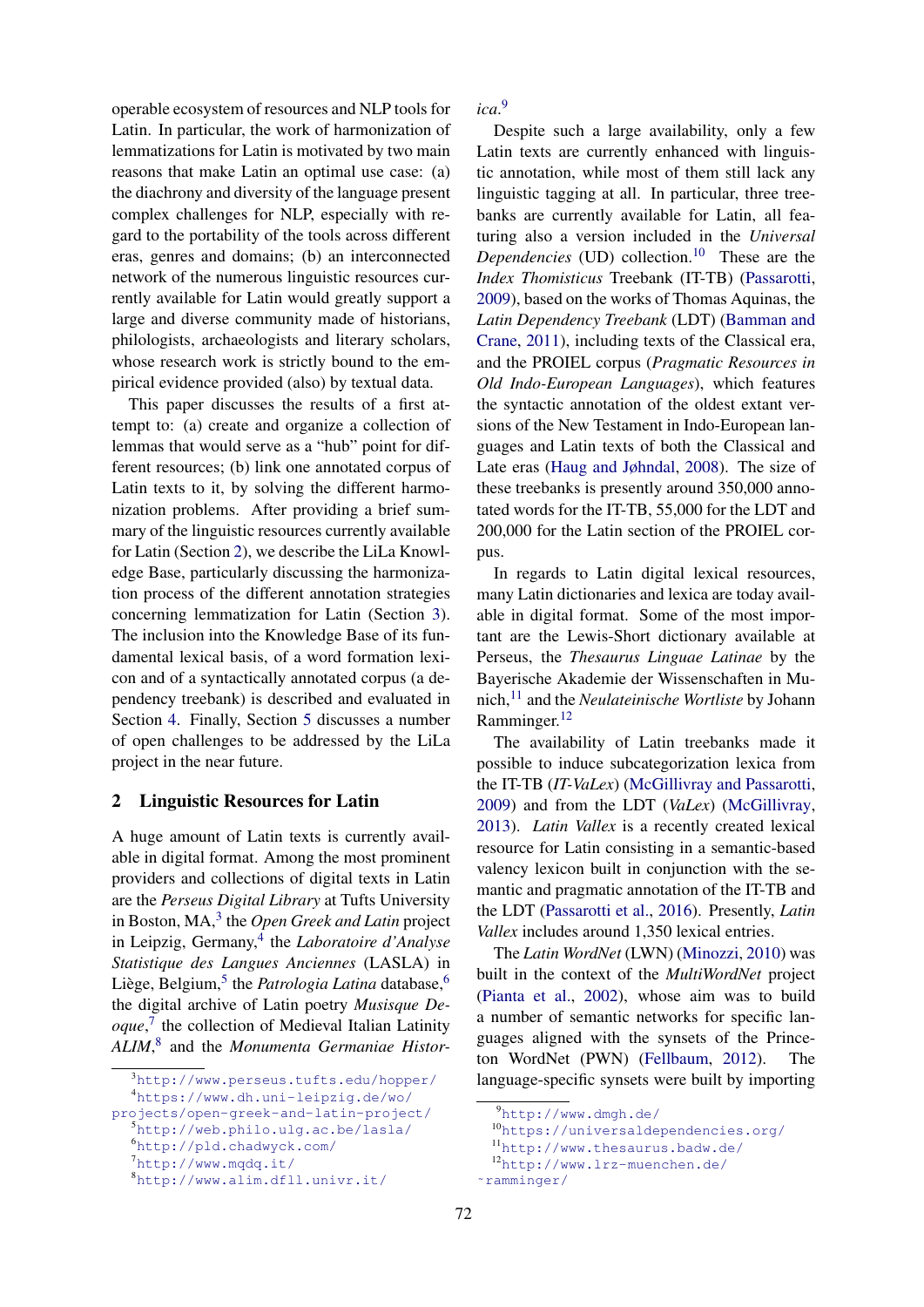the semantic relations among the synsets for English provided by the PWN. At the moment, the LWN includes 8,973 synsets and 9,124 lemmas.

The recently built *Word Formation Latin* (WFL) lexicon [\(Litta et al.,](#page-9-6) [2016\)](#page-9-6) describes the Latin lexicon in terms of derivational morphology, by connecting lemmas via word formation rules. $^{13}$  $^{13}$  $^{13}$ For instance, the noun *amator*, "lover" is connected to the verb *amo*, "to love" via a rule that derives nouns from verbs by adding the agentive/instrumental suffix *-tor*.

The LiLa project wants to maximize the use of these (and other) resources for Latin by making them interoperable, thus allowing to run queries across linked and distributed resources, for instance making it possible to search in the three Latin treebanks all the occurrences of verbs featuring a specific (a) dependency relation (source: treebanks), (b) prefix (source: WFL) and (c) valency frame (source: Latin Vallex), and (d) belonging to a particular WordNet synset (source: LWN).

# <span id="page-2-1"></span>3 The LiLa Knowledge Base

In this section we present the first steps undertaken in order to structure the information of the Latin linguistic resources (and, then, NLP tools) in a centralized architecture representing the backbone of the LiLa Knowledge Base.

In order to achieve interoperability between distributed resources and tools, LiLa makes use of a set of Semantic Web and Linked Data standards and practices. These include ontologies to describe linguistic annotation (*OLiA*, [Chiarcos and](#page-8-5) [Sukhareva](#page-8-5) [\(2015\)](#page-8-5)), corpus annotation (*NLP Interchange Format* (NIF), [Hellmann et al.](#page-8-6) [\(2013\)](#page-8-6); *CoNLL-RDF*, Chiarcos and Fäth [\(2017\)](#page-8-7)) and lexical resources (*Lemon*, [Buitelaar et al.](#page-8-8) [\(2011\)](#page-8-8); *On-). Furthermore, following Bird and Liber*man [\(2001\)](#page-8-9), the *Resource Description Framework* (RDF) [\(Lassila et al.,](#page-8-10) [1998\)](#page-8-10) is used to encode graph-based data structures to represent linguistic annotations in terms of triples: (1) a predicate-property (a relation; in graph terms: a labeled edge) that connects (2) a subject (a resource; in graph terms: a labeled node) with (3) its object (another resource, or a literal, e.g. a string). The SPARQL language is used to query the data recorded in the form of RDF triples [\(Prud'Hommeaux et al.,](#page-9-7) [2008\)](#page-9-7).

By applying the principles of Linked Data to linguistic resources, "it is possible to follow links between existing resources to find other, related data and exploit network effects" [\(Chiarcos et al.,](#page-8-11) [2013,](#page-8-11) p. iii). The *Linguistic Linked Open Data cloud* (LLOD) is a good example of a set of linked linguistic resources.<sup>[15](#page-2-4)</sup>

Publishing linguistic resources using Linked Data allows existing resources to be connected, thereby creating a web of linguistic data, which supports complex querying across different and distributed resources. Consequently, Linked Data is at the core of recent research efforts in linguistics, like the *Open Linguistic Working Group* (OLWG).[16](#page-2-5) Moreover, applying the Linked Data paradigm to linguistic data enables to connect linguistics to other disciplines and, ultimately, to the world. As a matter of fact, Linked Data has achieved success in a wide variety of domains, like geography [\(Goodwin et al.,](#page-8-12) [2008\)](#page-8-12), biomedicine [\(Ashburner et al.,](#page-8-13) [2000\)](#page-8-13) and government data.[17](#page-2-6)

#### <span id="page-2-0"></span>3.1 Linking Through Lemmatization

Like for many languages, modern and earlymodern Latin dictionaries index each lexical entry using a canonical form known as the lemma. Selecting the canonical forms is a fundamental annotation step, which tends to follow a standardized series of conventions (e.g. the form in nominative singular for nouns, or the first person of present tense for verbs). Thesauri, including the most modern ones like the LWN, organize the lexicon by collecting all related entries, and use the canonical form to index them; so, for instance, the synset n#07202206 of the LWN, glossed as "a female human offspring", includes the nouns with lemmas: *filia*, "daughter", *nata*, "daughter" and *puella*, "girl". Similarly, other resources, like word formation based or valency lexica, use lemmas to group together entries that share certain features, like derivative morphemes or valency arguments.

Lemmas are also used to enable lexical search in corpora, given the very rich inflectional morphology of Latin; a regular Latin verb, for instance, can have up to 130 forms (not including the nominal inflection of the participles or gerundives), with

<span id="page-2-6"></span><span id="page-2-5"></span><sup>17</sup><https://data.gov.uk/>

<span id="page-2-4"></span><sup>15</sup><http://linguistic-lod.org/llod-cloud> <sup>16</sup><http://linguistics.okfn.org>

<span id="page-2-2"></span><sup>13</sup><https://github.com/CIRCSE/WFL>

<span id="page-2-3"></span><sup>14</sup><https://www.w3.org/community/ontolex/>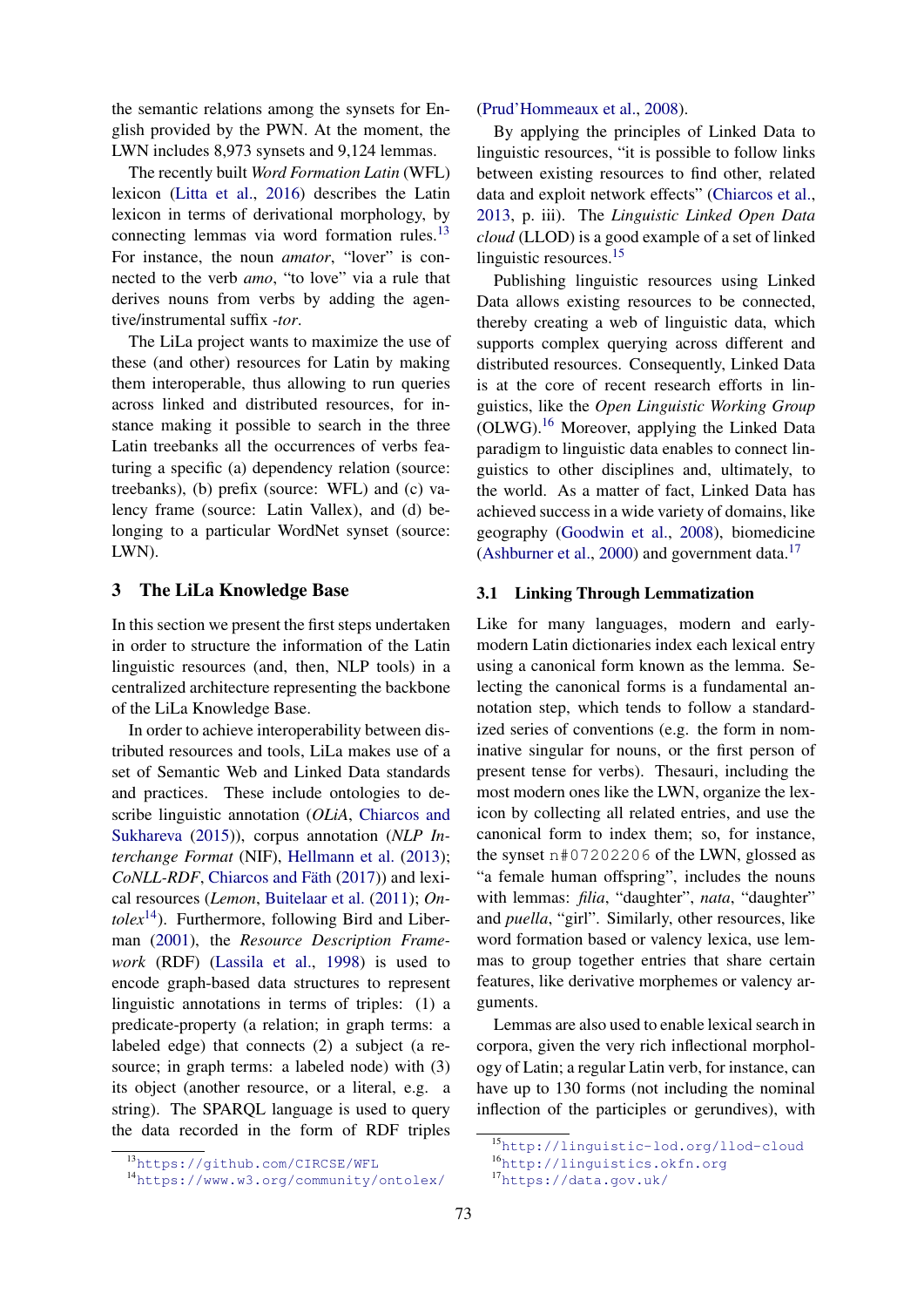varying endings and, at times, different stems. Although the task of lemmatization is far from trivial just because of such rich morphology, the most accurate lemmatizers of Latin achieve an accuracy up to 95.30 [\(Eger et al.,](#page-8-14) [2015\)](#page-8-14). However, such quite high rate for automatic lemmatization of Latin must be considered carefully. Indeed, performances of stochastic NLP tools depend heavily on the training set which their models are built on, thus decreasing when they are applied to out-ofdomain texts. This problem is particularly hard when Latin is concerned, because Latin texts show an enormous diversity resulting from (a) a wide time span (covering more than two millennia), (b) a large variety of genres (ranging from literary to philosophical, historical and documentary texts) and (c) a diatopic spread all over Europe (and beyond).

LiLa is highly lexically-based, grounding on a simple, but effective assumption that allows a good balance between feasibility and granularity: textual resources are made of (occurrences of) words, lexical resources describe properties of words, and NLP tools process words. Particularly, the level of lemma is considered the ideal interface between the lexical resources (dictionaries, thesauri and lexica), annotated corpora and NLP tools that lemmatize their input text. For this reason, we have identified the collection of canonical forms of Latin as the core of LiLa. Interoperability can be achieved by linking all entries in lexical resources and corpus tokens that refer to the same lemma.

The task of building and organizing a repository of canonical forms that may serve as a hub in this architecture is, however, complicated by the fact that different corpora, lexica or tools for Latin may adopt different strategies to solve conceptual and linguistic challenges posed by lemmatization. These include:

• different citation forms for the same word, resulting from alternation in (a) the graphical representation (*voluptas* vs. *uoluptas*, "satisfaction"), (b) the spelling (*sulphur* vs. *sulfur*, "brimstone"), (c) the ending (*diameter* vs. *diametros* vs. *diametrus*, "diameter") or (d) the paradigmatic slot representing the lemma (*sequor*, "to follow", first person singular of the passive/deponent present indicative vs. *sequo*, first person singular of the active present indicative);

- the existence of homographic lemmas, like  $\text{occido}$  ( $\text{occ\bar{u}}\text{do} < \text{ob}$  +  $\text{caedo}$ , "to strike" down") vs. *occido* (*occ˘ıdo* < *ob* + *cado*, "to fall down");
- ambiguity in choosing the lemma: certain forms, such as participles or deadjectival adverbs, can be considered either part of the inflectional paradigm of verbs or adjectives, or independent lemmas provided with an autonomous entry in lexical resources;
- polythematic words, for which missing forms are taken from other stems, like *melior* used as comparative of *bonus* (see En. "good" and "better").

When dealing with homographs, corpora may choose to index the different entries, but most of the times the string of the lemma is not disambiguated. Participles can either be lemmatized always under the main verb, or have a dedicated participial lemma, which in turn may be used systematically or only when the participle has grown into an autonomous lexical item (e.g. *doctus*, "learned", morphologically the past participle of *doceo*, "to teach"). Deadjectival adverbs (e.g. *aequaliter*, "evenly" from *aequalis*, "equal") or peculiar forms such as comparatives (both regular and irregular) are sometimes subsumed under the (positive degree of the) adjective, or given a selfstanding lemma.

# 3.2 Lemmas and Forms. Towards an Ontology of Latin Canonical Forms

Given the challenges and the degree of variation raised by different lemmatization strategies for Latin, our approach in LiLa is to be as descriptive and inclusive as possible: our aim is rather to collect as many word forms as may be used for lemmatization and attempt to model their relations. In order to do that, LiLa builds upon a series of ontologies for lexical resources to describe the word forms used in lemmatization, and use the *Web Ontology Language* (OWL) [\(McGuin](#page-9-8)[ness et al.,](#page-9-8) [2004\)](#page-9-8) in order to model the relations between them.

Building upon the Ontolex ontology, we define a Lemma as a Form of a word. In this way, lexical resources compiled using the Ontolex or Lemon formalism can already be connected to our collection. Forms have one or more written representations and are linked to one or more PoS. PoS are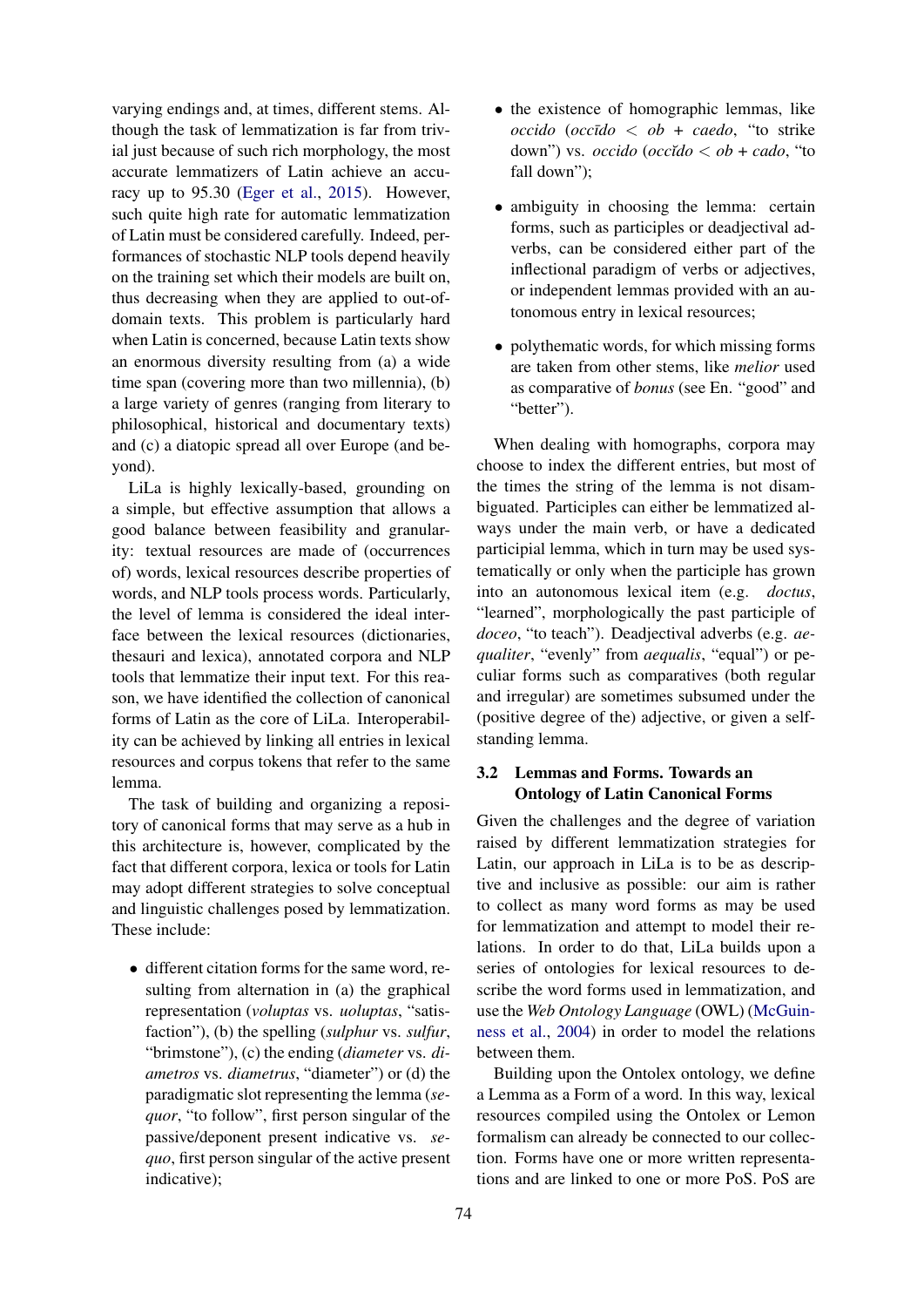linked to the appropriate OLiA concepts, and we plan to represent the most widespread tagsets used in Latin PoS-tagging via dedicated OLiA ontologies.

Relations between the lemma and the other forms of the same word are defined horizontally, i.e. via direct relations between forms. Although the architecture is ready to accommodate all the inflected forms of a lexical item that are either attested in a text or morphologically possible, we are currently populating it only with those forms that are potentially used as lemmas, to create the collection of canonical forms representing the core of LiLa. The fundamental list of Latin lemmas used in the Knowledge Base is taken from the one provided by the Latin morphological analyzer Lem-lat [\(Passarotti et al.,](#page-9-9)  $2017$ ).<sup>[18](#page-4-1)</sup> In particular, following the practice of Lemlat, we define a special subclass of lemmas, called "hypolemmas", to harmonize different strategies for the lemmatization of participles. Hypolemmas are defined as forms of the inflectional paradigm of a word that may be used in annotated corpora or by NLP tools to lemmatize certain forms instead of the main lemma. Namely, these are the nominal inflected forms of verbal paradigms (participles, gerunds, gerundives, supines). Currently, we generated hypolemmas for all the canonical forms of present, future and perfect participles of all verbs in Lemlat, and connected them with their main (verbal) lemma via a subclass of the property "Form variant" defined by the Lemon ontology. $19$  Thus, for instance, the present participle *subsistens*, "taking a stand" is hypolemma of the main lemma *subsisto*, "to take a stand". The same subclass is used also for alternative paradigmatic slots representing the lemma.

Alternations in spelling and ending are managed as different written representations of the same lemma, while systematic graphical variations (e.g. *u*/*v*) are preprocessed automatically.

#### <span id="page-4-0"></span>4 Populating the LiLa Knowledge Base

In this section we present the current status of the LiLa Knowledge Base obtained by (a) including the lemma collection taken from Lemlat and (b) linking one lexical resource and one treebank, using the principles discussed in the previous Section.

The data and resources currently linked in LiLa are stored in a triple store using the Jena frame-work;<sup>[20](#page-4-3)</sup> the Fuseki component exposes the data as SPARQL end-point accessible over HTTP.<sup>[21](#page-4-4)</sup>

#### 4.1 The Lemma Collection

As mentioned, our database of canonical forms is built on top on the lemma collection used by Lemlat. Lemlat relies on a lexical basis resulting from the collation of three Latin dictionaries [\(Georges and Georges,](#page-8-15) [1913–1918;](#page-8-15) [Glare,](#page-8-16) [1982;](#page-8-16) [Gradenwitz,](#page-8-17) [1904\)](#page-8-17) for a total of 40,014 lexical entries and 43,432 lemmas, as more than one lemma can be included in one lexical entry. This lexical basis was recently enlarged by adding most of the *Onomasticon* (26,415 lemmas out of 28,178) provided by the 5th edition of the Forcellini dictionary [\(Budassi and Passarotti,](#page-8-18) [2016\)](#page-8-18) and the entries from a large reference glossary for Medieval Latin, namely the *Glossarium Mediae et Infimae Latinitatis* [\(du Cange et al.,](#page-8-19) [1883–1887;](#page-8-19) [Cecchini](#page-8-20) [et al.,](#page-8-20) [2018\)](#page-8-20).

In Lemlat, lemmas are annotated with up to two PoS tags expressed using the Universal PoS tagset adopted in UD [\(Petrov et al.,](#page-9-10) [2011\)](#page-9-10), as well as with other information such as the grammatical gender for nouns and the inflectional class for verbs, adjectives and nouns. While the linking between the Universal PoS tags and OLiA is already in place, the process of aligning the other morphological features is in progress.

# 4.2 Lexical Resources. The Word Formation Latin Lexicon

The WFL lexicon is strictly bound to Lemlat, as it enhances its lexical basis with information on derivational morphology.

The information provided by WFL can be readily linked to the lemma collection of LiLa. In the Knowledge Base, each Lemma is connected to a series of Morphemes, including at least a Lexical Base, and possibly Prefixes and Suffixes. This conceptualization yields a network representation of the morphological derivation of Latin words, where lemmas belonging to the same word formation family are linked to the same Lexical Base, which in LiLa is not assigned any written representation and functions just as a connector of the

<span id="page-4-2"></span><span id="page-4-1"></span><sup>18</sup><https://github.com/CIRCSE/LEMLAT3>

<sup>19</sup>[https://www.lemon-model.net/](https://www.lemon-model.net/lemon-cookbook/node17.html)

[lemon-cookbook/node17.html](https://www.lemon-model.net/lemon-cookbook/node17.html)

<span id="page-4-3"></span><sup>20</sup>A prototype of the LiLa triple store is available at <https://lila-erc.eu/data/>.

<span id="page-4-4"></span><sup>21</sup><https://jena.apache.org/>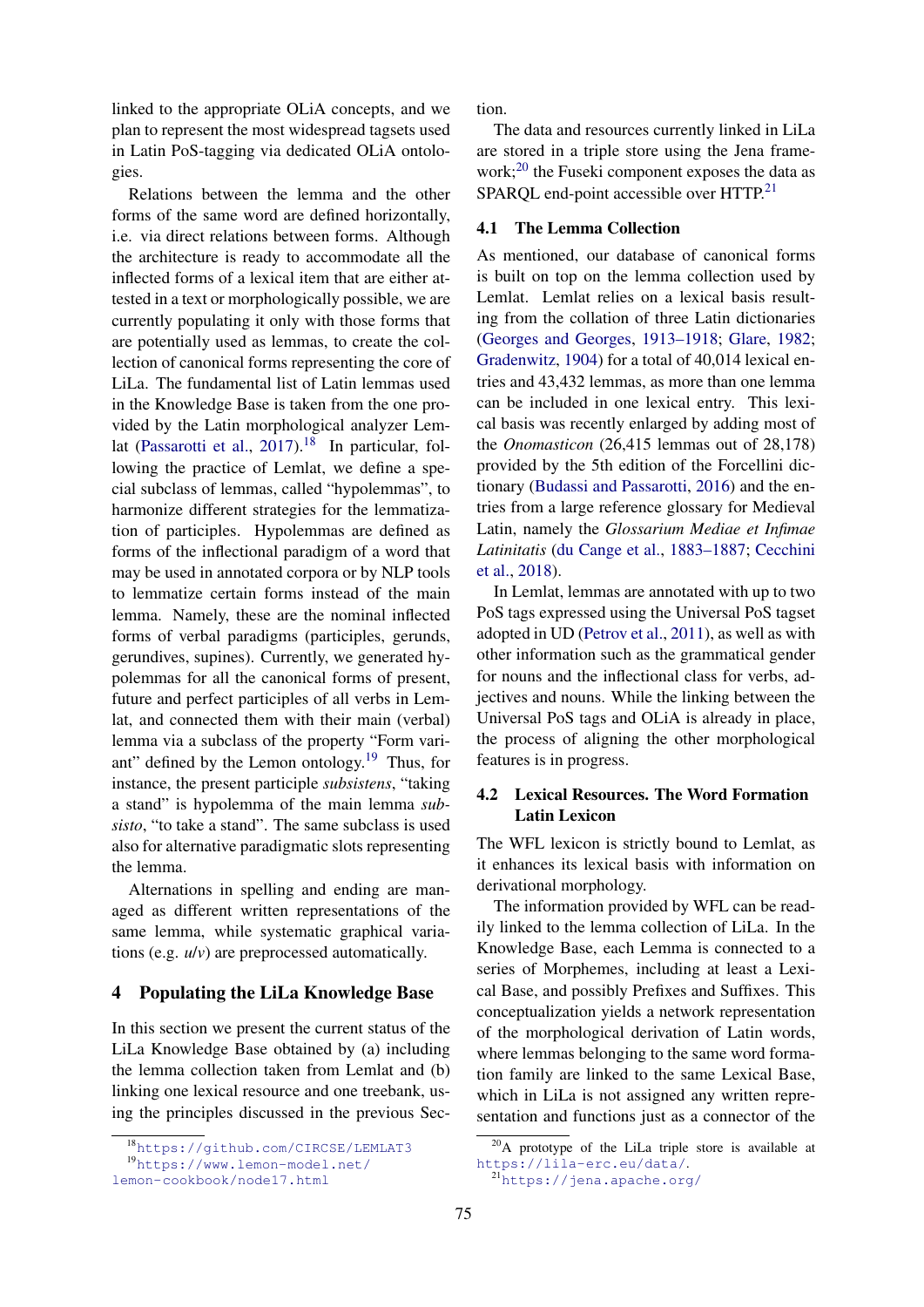<span id="page-5-0"></span>

Figure 1: The word formation family including *classis* and *classicus*, with lemmas and suffixes.

lemmas of the same family; words derived with the same affixe(s) can also be readily retrieved.

Figure [1](#page-5-0) shows a word formation family, i.e. a set of lemmas connected to a common lexical base. The family includes, among others, lemmas like noun *classis*, "class/division", and adjective *classicus*, "of the fleet/classic", the latter being derived with suffix *-ic*. By following the links to suffix 97, labelled "-ic", it would be possible to retrieve all the other lemmas that are formed with that morpheme, like for instance *ethicus*, "ethic".

# 4.3 Textual Resources. The PROIEL Treebank

Lemmatized Latin corpora, regardless of genre, date or provenance, are already fit to be linked to LiLa. As a preliminary experiment, we integrated one of the largest and most diverse annotated corpora of Latin, the PROIEL treebank, focusing on the version distributed in UD release 2.3. With the help of the CoNLL-RDF application, we generated an RDF graph out of the treebank, where the main nodes are the corpus tokens and sentences, as defined in NIF. Most annotations recorded in the corpus file are expressed as data attributes (strings) of the nodes, while some information (PoS, syntactic annotation) is recorded as edges between nodes.

Figure [2](#page-6-0) gives a (simplified) representation of the nodes and relations attached to a single token in our architecture. The word *inferni* ("hell", genitive singular) from Jerome's *Vulgate* (*Revelation*

1.18) is part of sentence  $\text{proie}1$ : s17835<sub>-0</sub><sup>[22](#page-5-1)</sup> and is governed in the UD tree by the word proiel:s17835 4 (see the attribute HEAD) via the UD relation "conj" ("conjunct"; EDGE).<sup>[23](#page-5-2)</sup>

Although LiLa is a lexically-based resource, it integrates information about sentences if they are available in the original corpus, i.e. if the corpus, as treebanks are, is split into sentences. In this way, users have the opportunity to use also the sentence boundaries as context information for their research.

The word shares the same string in the LEMMA attribute with the written representation of one Lemma object in LiLa (lemma:20369; written representation: *infernus*); the two nodes point also to the same PoS concept from the OLiA ontology (CommonNoun). In this case, the token can be straightforwardly and unambiguously matched to the lemma, so that all the lexical information (currently, the links to derivational morphemes) attached to it becomes retrievable.

The figure reproduces three other lemmas that are attached to the same lexical base with id 639 (*infernalis*, "nether" and *inferiae*, "sacrifices to the dead") and the same suffix (*arcanus*, "hidden, secret") of our target word *infernus*. *Arcanus* is in fact built from the stem of *arca* ("coffin", not reported in the Figure, but retrievable following the edges) via the same suffix *-n* that produces *infernus* from *inferus* ("lower"). All this information is taken from the WFL lexicon; the image illustrates how the network of connections in LiLa can be leveraged to move from the level of lexicon to corpora and vice versa, in order to extract complex linguistic information from distributed resources. Note, therefore, that Figure [2](#page-6-0) incorporates the type of information represented in Figure [1,](#page-5-0) although only a part of the dense network of connections can be displayed here.

# 4.4 Evaluation of Lemma Matching

Table [1](#page-6-1) reports the results of our matching between the strings used in PROIEL to lemmatize the tokens and the Lemma objects in LiLa.

The PROIEL UD 2.3 corpus includes 18,400 sentences and 199,958 tokens; in total, the corpus uses 8,536 different strings (i.e. lemmas) to lemmatize them. 5,806 out of these, corresponding

<span id="page-5-1"></span><sup>&</sup>lt;sup>22</sup>Full sentence: "et habeo claves mortis et inferni.". Translation: "And I hold the keys of death and of Hell.".

<span id="page-5-2"></span><sup>23</sup>[https://universaldependencies.org/u/](https://universaldependencies.org/u/dep/conj.html) [dep/conj.html](https://universaldependencies.org/u/dep/conj.html)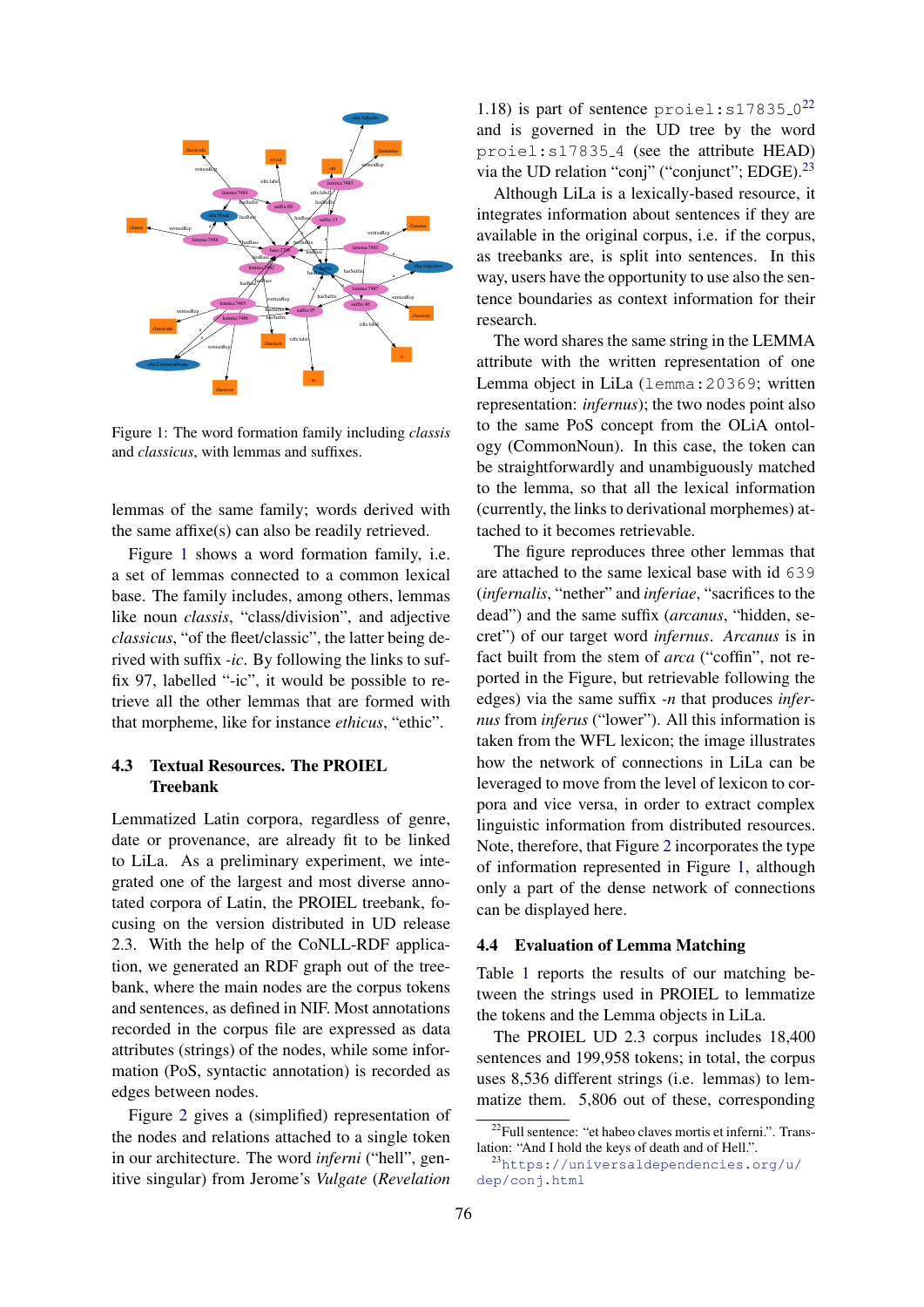<span id="page-6-0"></span>

Figure 2: A token from the PROIEL UD 2.3 treebank linked to the LiLa Knowledge Base.

<span id="page-6-1"></span>

| <b>Type of Match</b> | Nr. Tokens | Nr. Lemmas |
|----------------------|------------|------------|
| String match         | 162,998    | 5,806      |
| PoS disambig.        | 6,262      | 209        |
| Hypolemmas           | 1,026      | 152        |
| Onomasticon          | 7,252      | 974        |
| Multiple matches     | 11,865     | 242        |
| No match             | 10,555     | 1,164      |

Table 1: Matching scores between corpus tokens and Lemmas in the LiLa Knowledge Base.

to 162,998 tokens (81.52%), were matched unambiguously to a lemma in LiLa through a simple string comparison between the written representation of the lemma in the Knowledge Base and the PROIEL string.<sup>[24](#page-6-2)</sup>

For 6,262 additional tokens, a single match was obtained by using the PoS tag to disambiguate between possible candidates. This is the case of the match illustrated in Figure [2,](#page-6-0) as the string *infernus* can point either to an adjective ("lower") or, as it is for the token in the Figure, to a noun ("hell"). Simple match and PoS-driven disambiguation cover together 84.64% of the PROIEL tokens.

This workflow of using PoS tags to disambiguate the greedy match of simple-string comparison is more productive than comparing tuples of string and PoS tag from the onset. For the use of tagsets of different granularity or strategy might result in loss of connection even for tokens that could be unambiguously matched. For instance, the lemma *ille* (demonstrative "that"), which occurs with a frequency of 109.62 per 10k words in PROIEL, can be matched to a single Lemma using string comparison. However, while the Lemma is tagged only as an Adjective in our collection, it is annotated as Determiner in 445 cases (vs. Adjective 1,747) in PROIEL. Those 445 tokens would not be matched if we used the tuple comparison.

After PoS-driven disambiguation, 11,865 tokens (about 6% of the total) remain associated with more than one Lemma in LiLa (with a maximum of 4 links for 5 tokens). In several cases, this is due to actual ambiguity: some high-frequency

<span id="page-6-2"></span> $24$ It might be the case that simple string comparison leads to wrong connections. This can happen when a lemma provided by a corpus is not present in the lexical basis of LiLa and it is homographic to one of the lemmas there included. However, we have not found such a case so far in our data.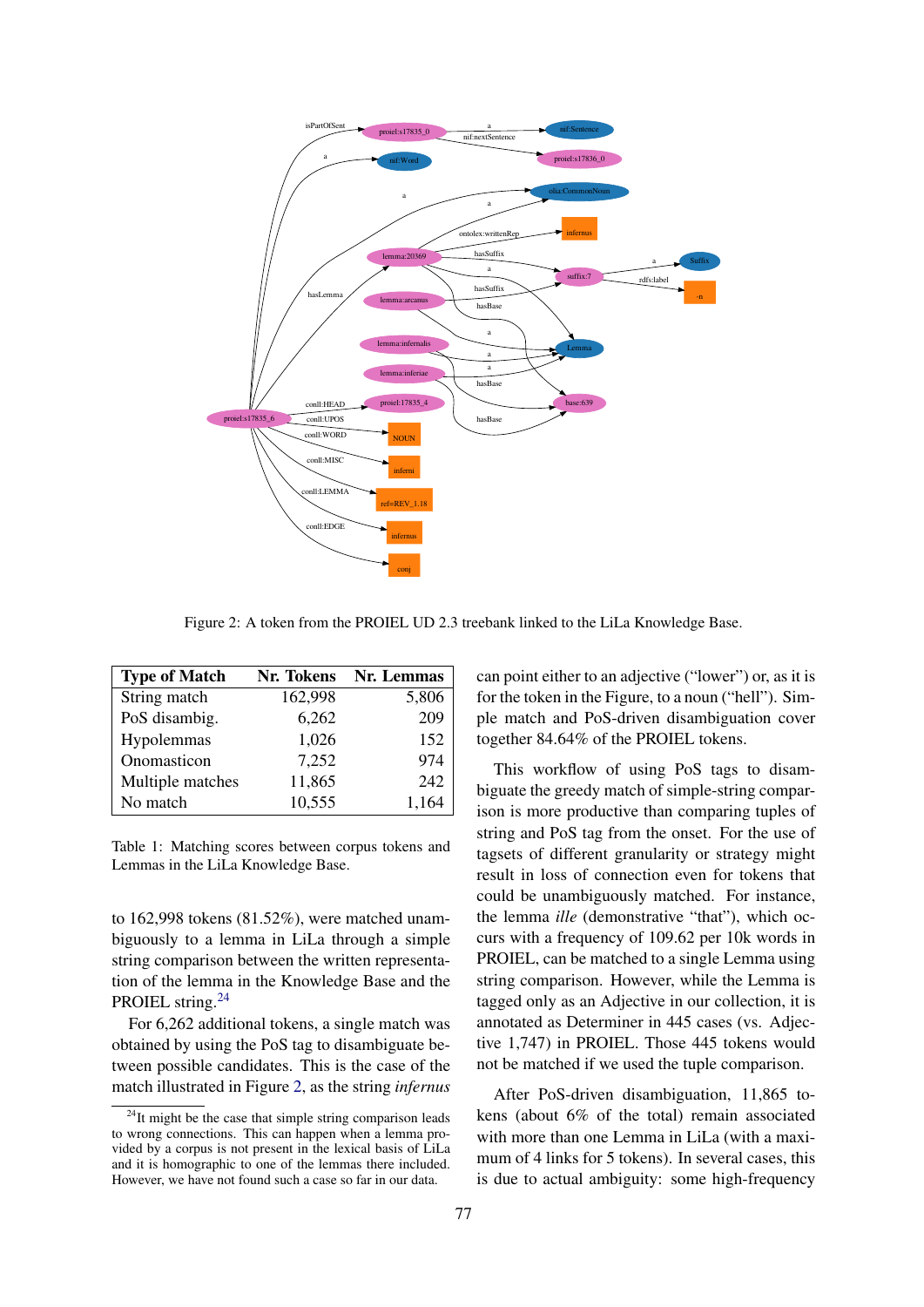lemmas admit multiple interpretations, even after PoS-driven disambiguation. For instance, the string *dico* (120.86 per 10k tokens in PROIEL) can be matched to two different entries with PoS Verb (one corresponding to a verb with infinitive *dicere*, "to say", the other with infinitive *dicare*, "to dedicate"), as does *tempus* (14.60 per 10k), which can be reduced to two different nouns with the same inflection (one meaning "time", the other "temple").

In the case of *omnis*, "all/every" (87.42 per 10k tokens), the multiple links point to an error in the Knowledge Base inherited from the Lemlat database: the lemma was wrongly duplicated and one of the entries must be deleted. Mismatches or multiple matches can thus provide a useful testbed to diagnose problems in the architecture.

Although the lemma collection of LiLa does not currently include the named entites of the Forcellini's Onomasticon provided by Lemlat, 7,252 proper names in PROIEL can be matched unambiguously to one entry in the Forcellini dictionary (see Section [5\)](#page-7-0).

Unresolved mismatches (10,555 tokens) are due to different factors. Tokenization of the enclitic  *que*, "and" in PROIEL produces a lemma which is very frequent (86.97 per 10k words), but not yet present in LiLa (as Lemlat presupposes a different tokenization). Deadjectival adverbs (e.g. *vehementer*, "violently") are treated as lemmas in PROIEL, but reduced to their base adjective by Lemlat (e.g. *vehemens*, "violent"), so that no lemma like *vehementer* exists yet in LiLa. Deadjectival adverbs used as lemmas cover about 1,300 tokens in PROIEL. Named entities missing in the Onomasticon (e.g. *Iudaei*, "the Jewish people"), strings written with diacritics in PROIEL (e.g. *appr(eh)endo*, "to seize", corresponding to two written representations: *apprehendo* and *apprendo*), numerals and non-Latin expressions (e.g. the string: "Greek expression", used to lemmatize Greek words) also affect the matching.

### <span id="page-7-0"></span>5 Conclusions and Future Work

In this paper, we have introduced the fundamental components (and their relations) of a Knowledge Base, called LiLa, built to make linguistic resources for Latin interoperable according to the Linked Data paradigm.

As LiLa is highly lexically-based, we have discussed some issues concerning the repository of Latin lemmas that we have included so far therin, particularly focusing on some challenges raised by lemmatization. Indeed, one of the main tasks of LiLa is harmonizing between different strategies of linguistic annotation, namely lemmatization and PoS tagging, which currently still affects the interoperability between different annotated corpora (not only for Latin). Furthermore, we have described the inclusion in the Knowledge Base of a lexical resource (WFL) and of a treebank (PROIEL).

The LiLa project started in June 2018 and has a duration of five years. Thus, there are several open issues to address. Some of the most urgent and related to this paper are mentioned in what follows.

Given the central role played by the object Lemma in the Knowledge Base, one challenge of the project is building an efficient strategy for automatic PoS tagging and lemmatization of the (many) corpora of Latin texts still missing this level of linguistic annotation. Indeed, if connecting raw textual data to LiLa still remains possible (limiting interoperability at the level of tokens), the real added value results from exploiting the connecting power of the Lemma object in the Knowledge Base. We are now testing the already available tools and trained models on Latin texts of different eras and genres, to evaluate how much the application of these tools and models to outof-domain texts affects their accuracy.

As mentioned, since Lemlat lemmatizes deadjectival adverbs under the adjective they are derived from, these are missing from the list of lemmas we populated LiLa with so far. However, generating all morphologically possible deadjectival adverbs from Lemlat is straightforward. Once generated, these will be included in the Knowledge Base as lemmas.

In the near future, we also plan to extend the lemma collection of LiLa with the lemmas provided by the Onomasticon of the Forcellini dictionary, as well with those by the du Cange glossary. Another short time goal is including the LWN as a key resource to support semantic-based search.

Our hope is that LiLa will help to foster the exploitation and accessibility of linguistic resources for Latin, enlarging the number of their users and impacting the diverse scholarly community concerned. Thanks to its open-ended nature, LiLa aims to become the main venue where publishing linguistic resources and, more generally, digi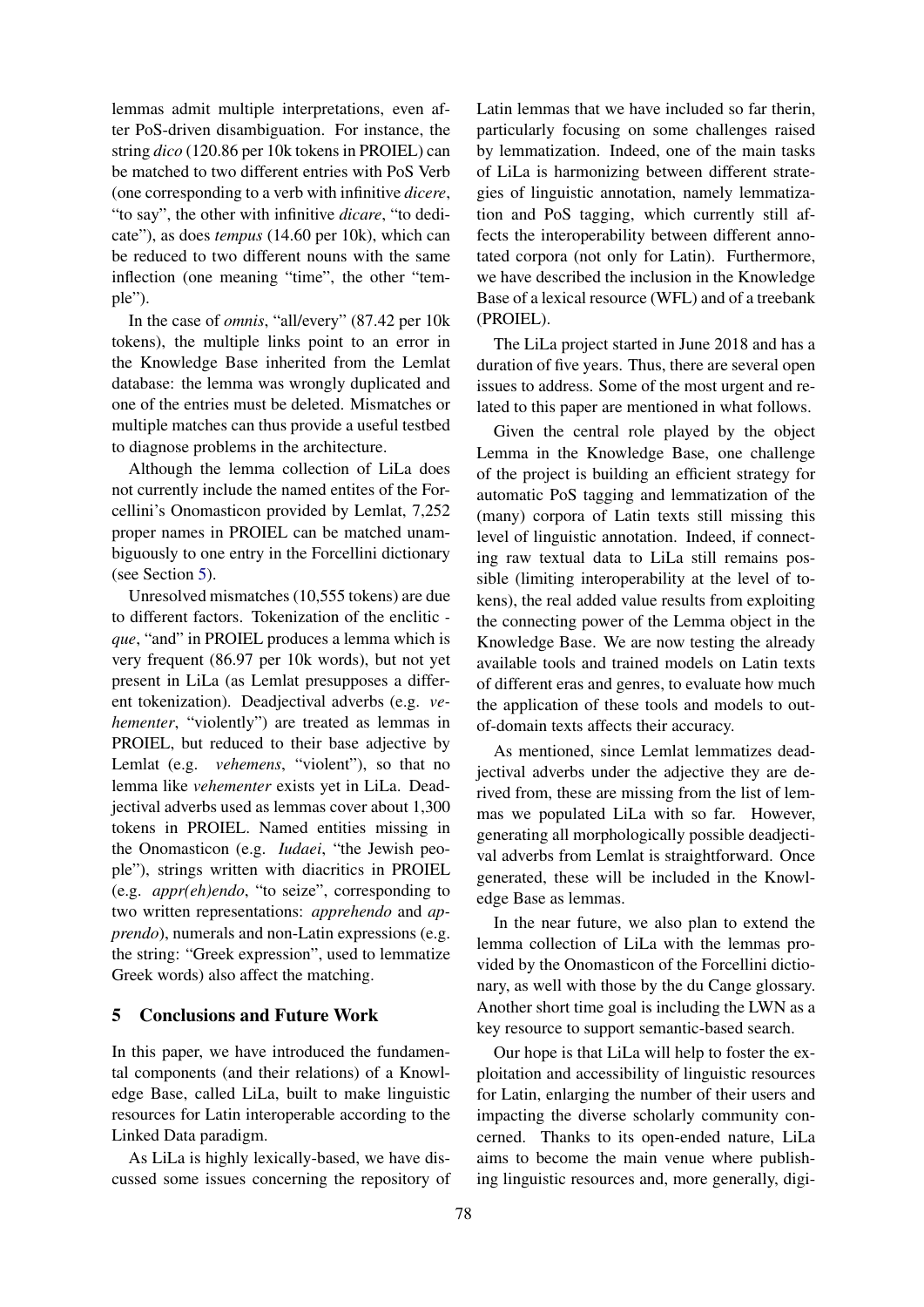tal objects concerning the Latin cultural heritage.

# Acknowledgments

We gratefully acknowledge the support of the project *LiLa* (*Linking Latin. Building a Knowledge Base of Linguistic Resources for Latin*). This project has received funding from the European Research Council (ERC) under the European Union's Horizon 2020 research and innovation programme - Grant Agreement No 769994.

#### References

- <span id="page-8-13"></span>Michael Ashburner, Catherine A Ball, Judith A Blake, David Botstein, Heather Butler, J Michael Cherry, Allan P Davis, Kara Dolinski, Selina S Dwight, Janan T Eppig, et al. 2000. Gene ontology: tool for the unification of biology. *Nature genetics*,  $25(1):25.$
- <span id="page-8-2"></span>David Bamman and Gregory Crane. 2011. The ancient greek and latin dependency treebanks. In *Language technology for cultural heritage*, pages 79– 98. Springer.
- <span id="page-8-9"></span>Steven Bird and Mark Liberman. 2001. A formal framework for linguistic annotation. *Speech communication*, 33(1-2):23–60.
- <span id="page-8-18"></span>Marco Budassi and Marco Passarotti. 2016. Nomen omen. Enhancing the Latin morphological analyser Lemlat with an onomasticon. In *Proceedings of the 10th SIGHUM Workshop on Language Technology for Cultural Heritage, Social Sciences, and Humanities (LaTeCH)*, pages 90–94, Berlin, Germany. Association for Computational Linguistics.
- <span id="page-8-8"></span>Paul Buitelaar, Philipp Cimiano, John McCrae, Elena Montiel-Ponsoda, and Thierry Declerck. 2011. Ontology lexicalisation: The lemon perspective. In *Proceedings of the Workshops. 9th International Conference on Terminology and Artificial Intelligence*, pages 33–36.
- <span id="page-8-20"></span>Flavio Cecchini, Marco Passarotti, Paolo Ruffolo, Marinella Testori, Lia Draetta, Martina Fieromonte, Annarita Liano, Costanza Marini, and Giovanni Piantanida. 2018. Enhancing the latin morphological analyser lemlat with a medieval latin glossary. In *Proceedings of the Fifth Italian Conference on Computational Linguistics (CLiC-it 2018). 10-12 December 2018, Torino*, pages 87–92.
- <span id="page-8-11"></span>Christian Chiarcos, Philipp Cimiano, Thierry Declerck, and John P McCrae. 2013. Linguistic linked open data (llod). introduction and overview. In *Proceedings of the 2nd Workshop on Linked Data in Linguistics (LDL-2013): Representing and linking lexicons, terminologies and other language data*, pages i–xi.
- <span id="page-8-7"></span>Christian Chiarcos and Christian Fäth. 2017. [CoNLL-](https://link.springer.com/content/pdf/10.1007%2F978-3-319-59888-8_6.pdf)[RDF: Linked Corpora Done in an NLP-Friendly](https://link.springer.com/content/pdf/10.1007%2F978-3-319-59888-8_6.pdf) [Way.](https://link.springer.com/content/pdf/10.1007%2F978-3-319-59888-8_6.pdf) In *Language, Data, and Knowledge*, pages 74–88, Cham. Springer International Publishing.
- <span id="page-8-0"></span>Christian Chiarcos, Sebastian Hellmann, and Sebastian Nordhoff. 2012. Introduction and overview. In *Linked Data in Linguistics*, pages 1–12. Springer.
- <span id="page-8-5"></span>Christian Chiarcos and Maria Sukhareva. 2015. [OLiA -](http://www.semantic-web-journal.net/content/olia-%E2%80%93-ontologies-linguistic-annotation) [Ontologies of Linguistic Annotation.](http://www.semantic-web-journal.net/content/olia-%E2%80%93-ontologies-linguistic-annotation) *Semantic Web Journal*, 6(4):379–386.
- <span id="page-8-19"></span>Charles du Fresne du Cange, Bénédictins de Saint-Maur, Pierre Carpentier, Louis Henschel, and Léopold Favre. 1883-1887. Glossarium mediae et *infimae latinitatis*. Niort, France.
- <span id="page-8-14"></span>Steffen Eger, Tim vor der Brück, and Alexander Mehler. 2015. Lexicon-assisted tagging and lemmatization in latin: A comparison of six taggers and two lemmatization methods. In *Proceedings of the 9th SIGHUM Workshop on Language Technology for Cultural Heritage, Social Sciences, and Humanities (LaTeCH)*, pages 105–113.
- <span id="page-8-1"></span>Marieke van Erp. 2012. Reusing linguistic resources: Tasks and goals for a linked data approach. In *Linked Data in Linguistics*, pages 57–64. Springer.
- <span id="page-8-4"></span>Christiane Fellbaum. 2012. Wordnet. *The Encyclopedia of Applied Linguistics*.
- <span id="page-8-15"></span>Karl Ernst Georges and Heinrich Georges. 1913– 1918. *Ausfuhrliches lateinisch-deutsches ¨ Handwörterbuch*. Hahn, Hannover, Germany.
- <span id="page-8-16"></span>Peter GW Glare. 1982. *Oxford Latin dictionary*. Clarendon Press. Oxford University Press, Oxford, UK.
- <span id="page-8-12"></span>John Goodwin, Catherine Dolbear, and Glen Hart. 2008. Geographical linked data: The administrative geography of great britain on the semantic web. *Transactions in GIS*, 12:19–30.
- <span id="page-8-17"></span>Otto Gradenwitz. 1904. *Laterculi Vocum Latinarum: voces Latinas et a fronte et a tergo ordinandas*. Hirzel, Leipzig, Germany.
- <span id="page-8-3"></span>Dag TT Haug and Marius Jøhndal. 2008. Creating a parallel treebank of the old indo-european bible translations. In *Proceedings of the Second Workshop on Language Technology for Cultural Heritage Data (LaTeCH 2008)*, pages 27–34.
- <span id="page-8-6"></span>Sebastian Hellmann, Jens Lehmann, Sören Auer, and Martin Brümmer. 2013. [Integrating NLP us](https://svn.aksw.org/papers/2013/ISWC_NIF/public.pdf)[ing Linked Data.](https://svn.aksw.org/papers/2013/ISWC_NIF/public.pdf) In *12th International Semantic Web Conference, Sydney, Australia, October 21-25, 2013*.
- <span id="page-8-10"></span>Ora Lassila, Ralph R. Swick, World Wide, and Web Consortium. 1998. Resource description framework (rdf) model and syntax specification.